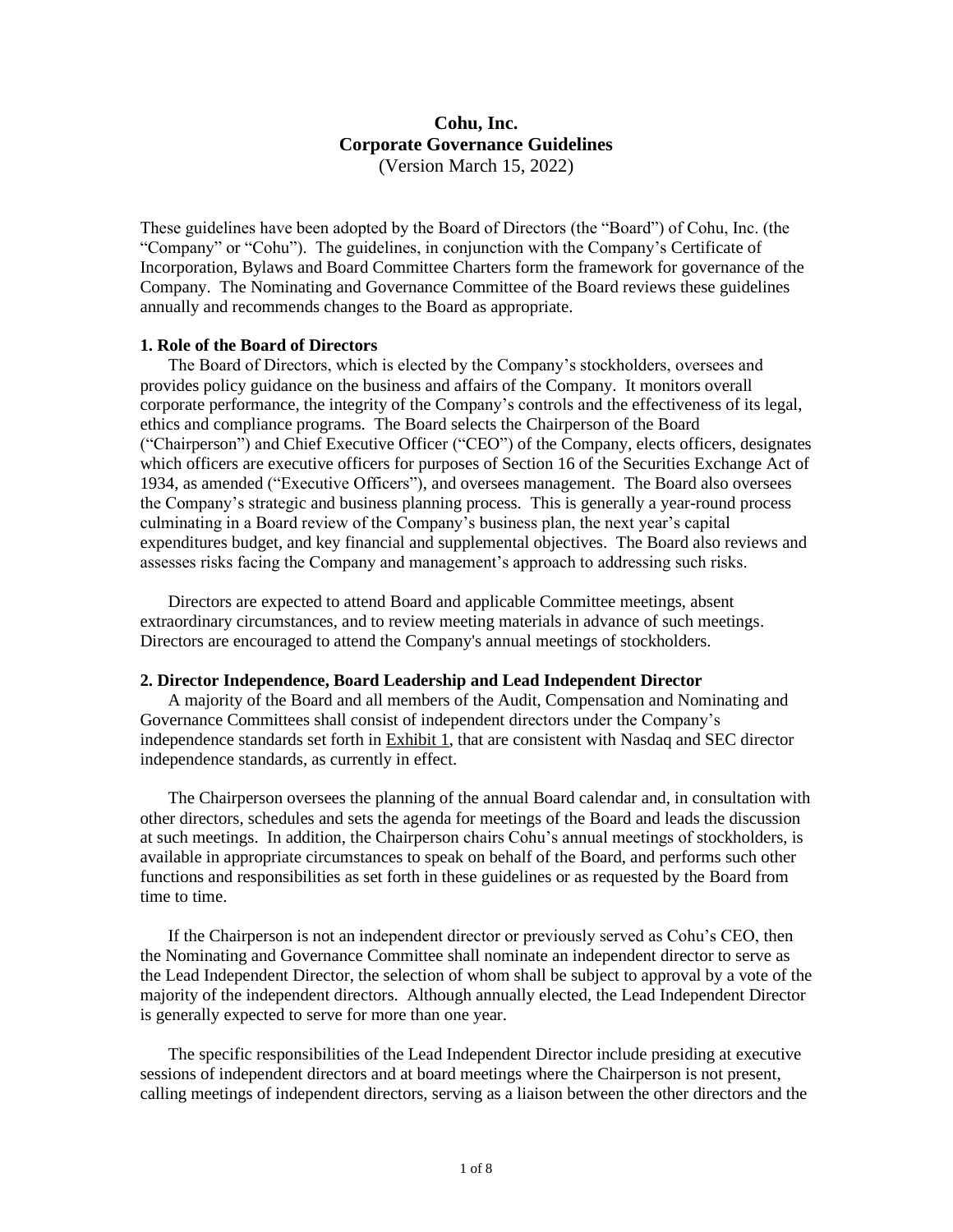CEO and Chairperson, annually evaluating the performance of the CEO and performing such other duties and responsibilities as the Board may determine.

### **3. Board Membership Criteria**

Members of the Board should have the high professional and personal ethics and values, consistent with longstanding Company values and standards. They should have broad experience at the policy-making level in business, government, education, technology or public interest. They should be committed to enhancing stockholder value and should have sufficient time to carry out their duties and to provide insight and practical wisdom based on experience. In addition, the Board and Nominating and Governance Committee value ethnic, cultural, gender, economic, professional and educational diversity in evaluating new Board candidates and seek to incorporate a wide range of these attributes within Cohu's Board. A director's service on other boards of public companies should be limited to a number that permits them, given their individual circumstances, to perform responsibly all director duties, but will not exceed four public boards including Cohu. Each director will seek to represent the diverse interests of all stockholders.

#### **4. Selection of New Directors**

Directors are elected by the stockholders at the Annual Meeting. The Board proposes nominees for consideration each year. Between Annual Meetings, the Board, in accordance with the Company's Bylaws, may elect directors to serve until a future Annual Meeting. Formal offers to join the Board shall be extended jointly by the Chair of the Nominating and Governance Committee and the Chairperson.

Stockholders may recommend director nominees for consideration by the Nominating and Governance Committee by writing to the Corporate Secretary specifying the nominee's name and the qualifications for Board membership. Following verification of the stockholder status of the person submitting the recommendation, all properly submitted recommendations are brought to the attention of the Nominating and Governance Committee at a regularly scheduled Committee meeting. Stockholders also may nominate directors for election at the Company's annual meeting of stockholders by following the provisions set forth in the Company's Bylaws.

 In accordance with Cohu's Bylaws, if none of our stockholders provides the Company notice of an intention to nominate one or more candidates to compete with the Board's nominees in a director election, or if our stockholders have withdrawn all such nominations by the day before the Company mails its notice of meeting to our stockholders, a nominee must receive more votes cast for than against his or her election or re-election in order to be elected or re-elected to the Board. The Board expects a director to tender his or her resignation if he or she fails to receive the required number of votes for re-election.

 If an incumbent director fails to receive the required vote for re-election, the Nominating and Governance Committee will act on whether to accept the director's resignation and will submit such recommendation for prompt consideration by the Board. In making its recommendation, the Nominating and Governance Committee will consider all factors it deems relevant including, without limitation, the following:

- (i) The stated reasons why stockholders withheld votes for election from such director;
- (ii) The length of service and qualifications of such director;
- (iii) The director's contributions to the Company; and
- (iv) The availability of other qualified candidates for director.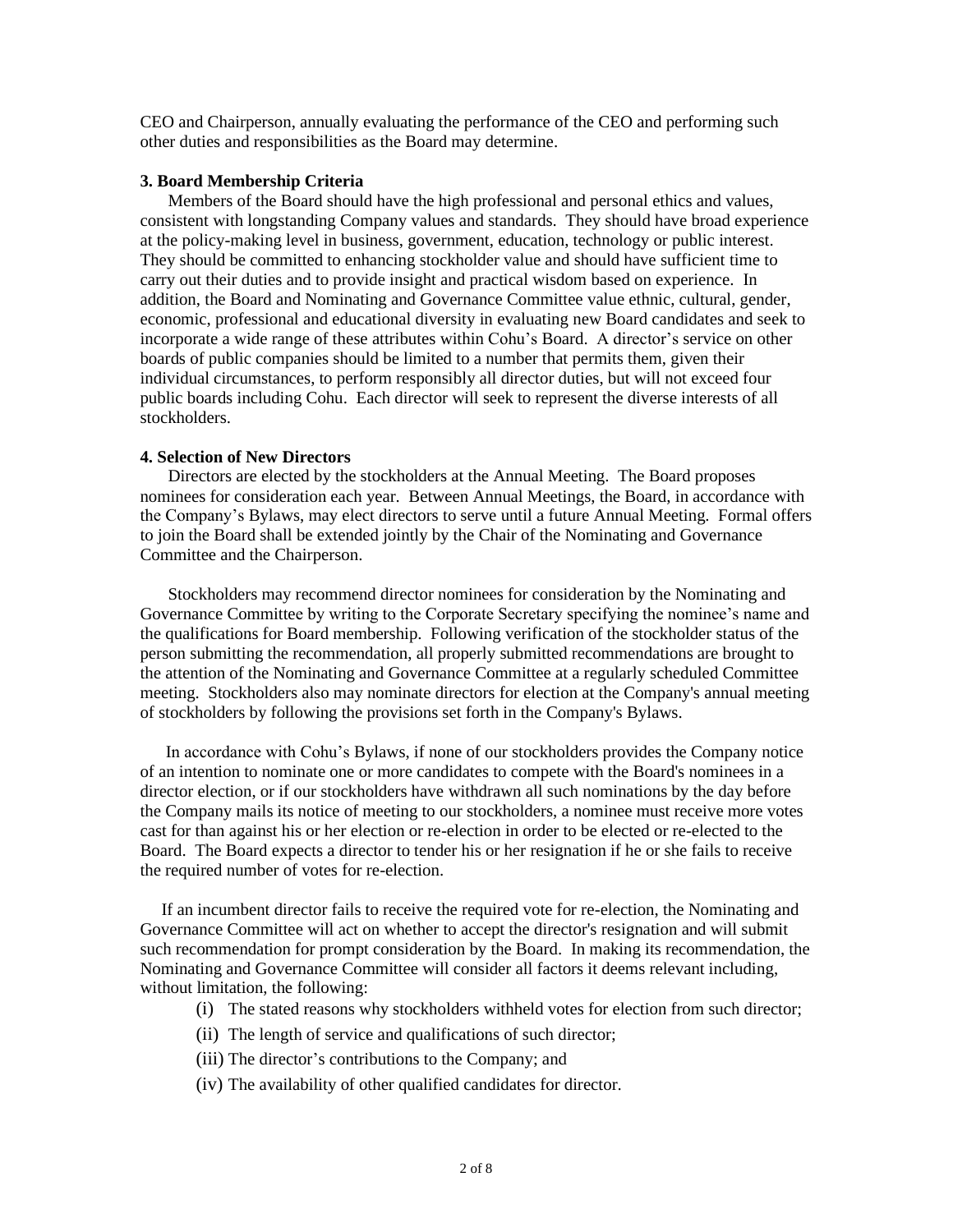The Nominating and Governance Committee's evaluation will begin promptly following certification of the voting results and will be forwarded to the Board to permit the Board to act on it no later than 90 days following the date of the stockholders' meeting. In reviewing the Nominating and Governance Committee's recommendation, the Board will consider the factors evaluated by the Nominating and Governance Committee and such additional information and factors the Board believes to be relevant. If the Board determines that resignation is in the best interests of the Company and its stockholders, the Board will promptly accept the resignation. The Company will publicly disclose the Board's decision within four business days in a Form 8- K, providing an explanation of the process by which the decision was reached and, if applicable, the reasons for not accepting a director's resignation. Any director who is the subject of the evaluation described in this section will not participate in Nominating and Governance Committee or Board considerations of the appropriateness of his or her continued service, except to respond to requests for information. If a majority of the members of the Nominating and Governance Committee are subject to this evaluation process, then the independent directors on the Board (as most recently determined by the Board pursuant to applicable regulatory standards and the Cohu independence requirements set forth in Exhibit 1 hereto) who are not subject to the evaluation will appoint a special committee of the Board amongst themselves solely for the purpose of conducting the required evaluation. The special committee will make the recommendation to the Board otherwise required of the Nominating and Governance Committee.

### **5. Board Size**

The Bylaws provide that the number of directors is determined by the Board, as will from time to time be fixed by the Board. The Board's size is assessed at least annually by the Nominating and Governance Committee. If any nominee is unable to serve as a director the Board by resolution may reduce the number of directors or choose a substitute.

# **6. Term of Office**

The Cohu Amended and Restated Certificate of Incorporation divides directors into three classes whose terms expire at successive annual meetings over a period of three years. Subject to Section 7 below, there are no limits on the number of terms that may be served by a director.

#### **7. Non-executive Director Retirement Policy**

Non-executive directors may stand for re-election a maximum of one-term after reaching age 75, provided that the Nominating and Governance Committee and the Board determine it is in the best interests of the Company and the stockholders.

# **8. Number and Composition of Board Committees**

The Board currently has three committees: Audit, Compensation and Nominating and Governance. All members of the Audit, Compensation, and Nominating and Governance Committees shall be independent directors, as defined by applicable regulatory standards and the Cohu independence requirements set forth in Exhibit 1 hereto and meet such other requirements set forth in the committee charters and as determined by the Board.

 Each committee is chaired by an independent director who determines the agenda, frequency and length of committee meetings and who has unlimited access to management, Company information and independent advisors, as necessary and appropriate. The Nominating and Governance Committee, with input from the Lead Independent Director and the Chairperson, will make recommendations to the Board on committee assignments and appointment of directors to serve as chairs of committees.

Committee charters are posted on the Company's website.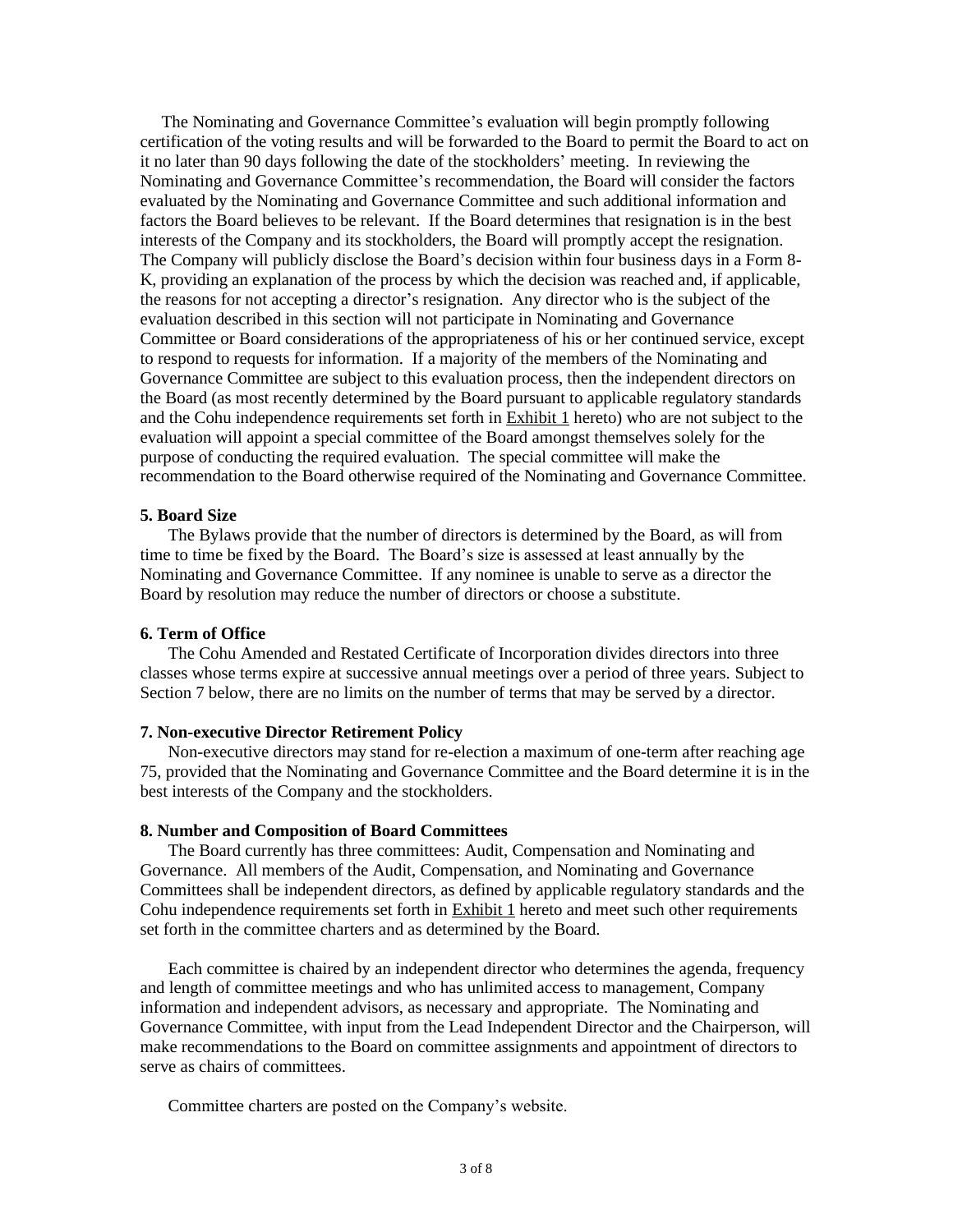## **9. Executive Sessions**

The Board expects to generally hold executive sessions of independent directors at each Board meeting but in any event will hold such executive sessions at least three times a year. The sessions are scheduled and chaired by the Lead Independent Director, or in the absence of a Lead Independent Director, the Chair of the Nominating and Governance Committee. Any independent director can request that an additional executive session be scheduled.

## **10. Standards of Business Conduct**

The Board expects all directors, as well as officers and employees, to display a high standard of ethics, consistent with the Company's values and standards. The Company has and will continue to maintain a code of conduct, known as the "Code of Business Conduct and Ethics" (the "Code"). The Board also expects directors, officers and employees to acknowledge their adherence to the Code. The Audit Committee periodically reviews compliance with the Code. Directors are expected to report any possible conflict of interest between the director and the Company to the Board, and the Board shall take appropriate action. All directors must recuse themselves from any discussion on decisions affecting their personal, business or professional interests. Directors are encouraged to bring questions about particular circumstances to the attention of the Lead Independent Director, Chairperson, or the Chairs of the Audit or Nominating and Governance Committees who may consult with Cohu legal counsel, as appropriate.

# **11. Succession Planning**

The Board plans for CEO succession and reviews senior management selection and succession planning. As part of this process, the independent directors annually review candidates for senior management positions to ensure that qualified candidates are available for all positions and that development plans are being utilized to strengthen the skills and qualifications of the candidates.

## **12. Board Compensation**

Independent directors receive compensation that is competitive, links rewards to business results and stockholder returns, and facilitates increased ownership of Company stock. Director compensation consists of cash and equity through Company equity incentives. Employee directors are not paid additional compensation for their services as directors. The Compensation Committee reviews the amount and form of director compensation and provides a recommendation to the Board as to such compensation based upon the committee's consideration of the responsibilities and time commitment of Company directors, as well as competitive information. The Company does not make substantial contributions to charitable organizations with which directors are affiliated.

## **13. Board Access to Senior Management**

Directors are encouraged to talk directly to any member of management regarding any questions or concerns the directors may have. Senior management are invited to attend Board meetings from time to time when appropriate.

#### **14. Evaluation of Board and Committee Performance**

The Board and each Board committee conduct a self-evaluation annually, and an evaluation of each individual Board member periodically, as determined by the Nominating and Governance Committee. Committees assess their performance relative to their charter and to best practices. The Nominating and Governance Committee oversees this annual self-evaluation process of the Board and its members and committees, and the Lead Independent Director and the Chairperson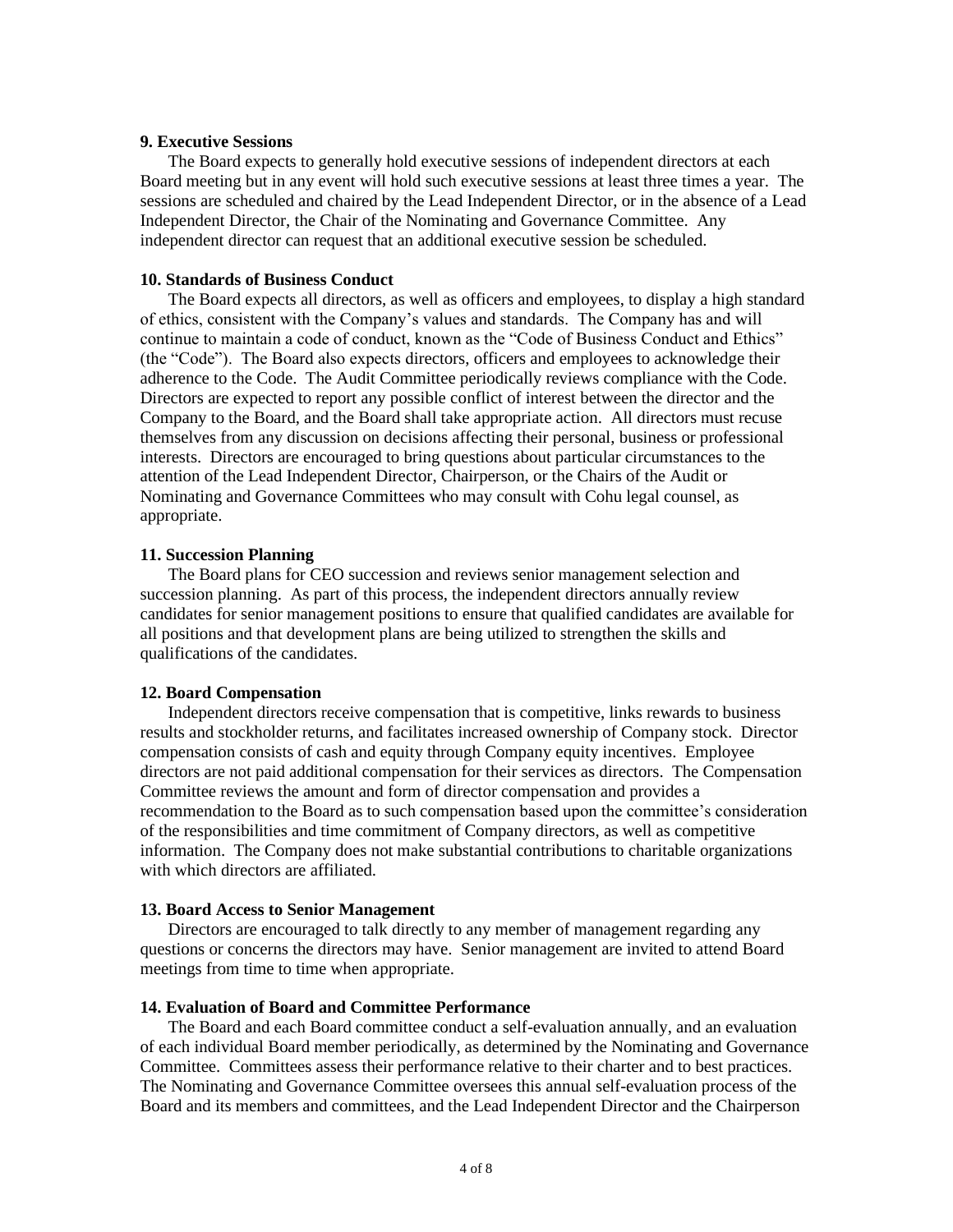may also make recommendations to the Nominating and Governance Committee for changes to improve the Board, the Board committees and individual director effectiveness.

## **15. Chief Executive Officer Performance Review**

The Board annually reviews the performance of the CEO. To conduct this review, the Lead Independent Director, or in the event there is no Lead Independent Director, the Chair of the Nominating and Governance Committee shall gather and consolidate input from all directors in executive session, and then, based on the factors set forth below as well as such other factors as are deemed appropriate, will present the results of the review to the Board and to the CEO in a private feedback session. Based on such input, the Compensation Committee also shall assess CEO performance annually in connection with determining CEO compensation. Factors to be considered in assessing CEO performance include strategic vision and leadership, external representation of the Company and management of external relationships, executive officer leadership development and succession planning, Company financial and operational performance, employee morale and motivation, and rapport with the Board.

## **16. Stock Ownership Guidelines**

The Compensation Committee periodically assesses the appropriateness of stock ownership guidelines for directors and senior executives, including whether and to what extent executives should be restricted from selling stock acquired through equity compensation. Cohu's stock ownership guidelines provide that non-employee directors should accumulate over the three-year period (i) commencing with their appointment or (ii) following an increase in the director's annual cash retainer or (iii) a change in the guidelines being approved, a minimum number of shares of Cohu stock with a value equal to three times the director's annual cash retainer. The stock ownership guidelines also provide that (i) over the five-year period commencing with their appointment or employment as an Executive Officer or (ii) over a three-year period following an increase in Executive Officer's annual base salary or (iii) a new guideline being approved, (a) the CEO should accumulate a minimum number of shares of Cohu stock with a value equal to three times the CEO's annual base salary, (b) the Chief Financial Officer (CFO) should accumulate a minimum number of shares of Cohu stock with a value equal to two times the CFO's annual base salary, and (c) all other Executive Officers should accumulate a minimum number of shares of Cohu stock with a value equal to one times their annual base salary. Cohu Directors and Executive Officers should not sell any Cohu shares until these ownership guidelines are met (other than sales to satisfy tax withholding requirements) and, once met, subsequent sales, if any, should not reduce their Cohu stock ownership below these minimum guideline amounts unless approved by the Compensation Committee in advance. Vested "phantom" and deferred but unissued shares are included as shares owned for these stock ownership guidelines. The Compensation Committee monitors compliance by directors and Executive Officers with these stock ownership guidelines on an annual basis using the average closing price of Cohu stock during the preceding fiscal year.

#### **17. Review of External Board Memberships by Company Executives**

The Nominating and Governance Committee reviews and concurs in the election of any employee director and any Executive Officer to outside, for-profit or non-profit board seats. Additional board service by such executives may help to broaden their experience and thereby benefit the Company.

#### **18. Independent Directors Whose Employment or Principal Occupation Changes**

Independent directors whose employment or principal occupation changes from when they were most recently elected to the Board should advise the Board of such changes and volunteer to resign from the Board. Such directors should not necessarily leave the Board. However, there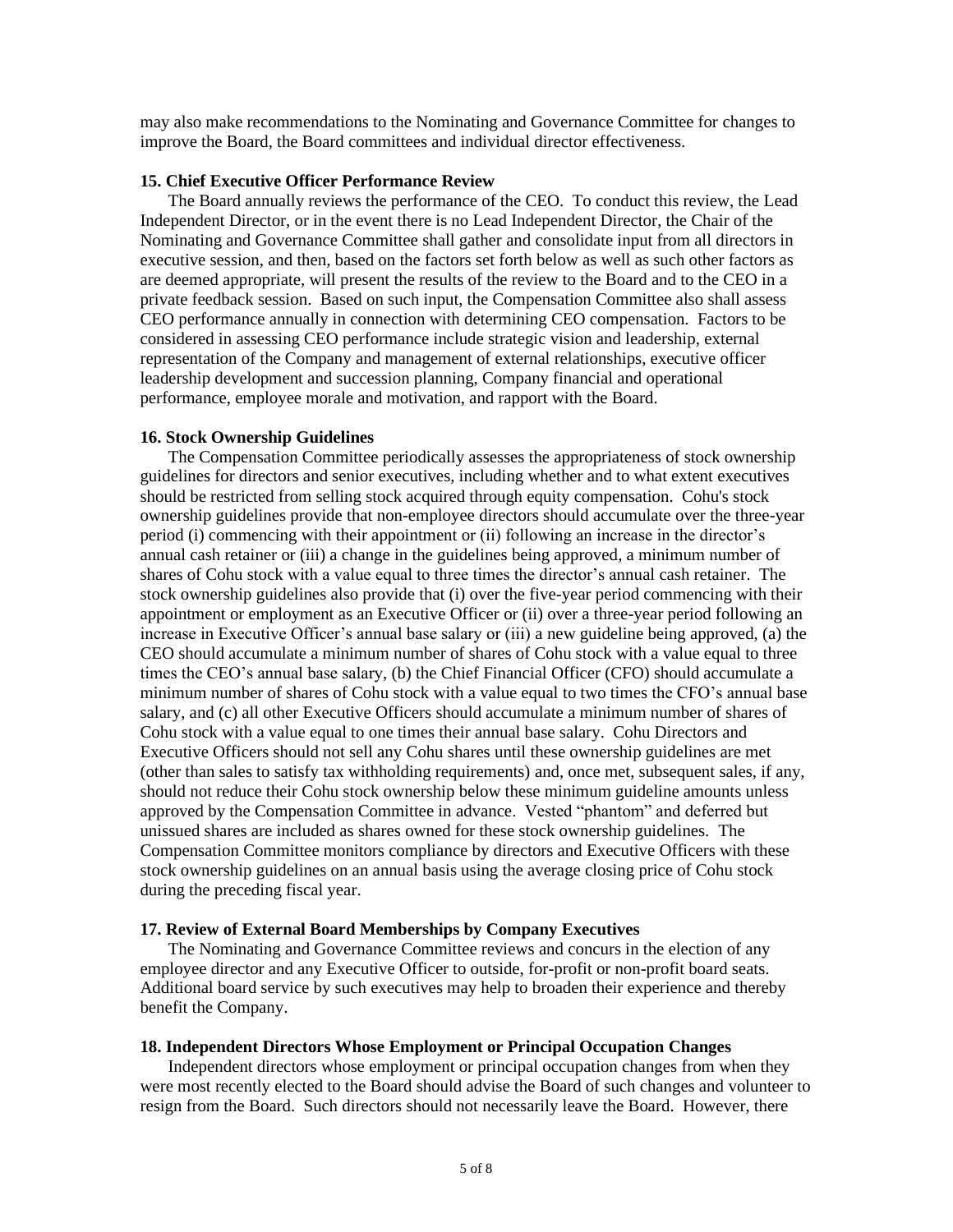should be an opportunity for the Board, through the Nominating and Governance Committee, to review the continued appropriateness of Board membership under the circumstances and recommend to the Board whether the director's continued service is in the best interest of Cohu's stockholders.

# **19. Authority to Retain Advisors**

The Board and each Board committee shall have the authority, at the Company's expense, to retain and terminate advisors as the Board and any such Committee deems necessary.

# **20. Director Orientation and Education.**

The Board and the Company's senior management will provide new directors with materials and briefings necessary to permit them to become familiar with the Company's business, strategic plans, significant financial, accounting and risk management issues, internal control and compliance programs and corporate governance practices. The Board will periodically assess what additional education for directors on an ongoing basis may be appropriate to enable each director to perform his or her duties as a director and Board committee member.

## **21. Communications with Stakeholders**

The CEO is responsible for establishing effective communications with Cohu's stockholders, customers, employees, suppliers, media, government and corporate partners. All communications with stockholders will be authorized by the CEO or by others as designated by the CEO or the Board.

\* \* \* \* \*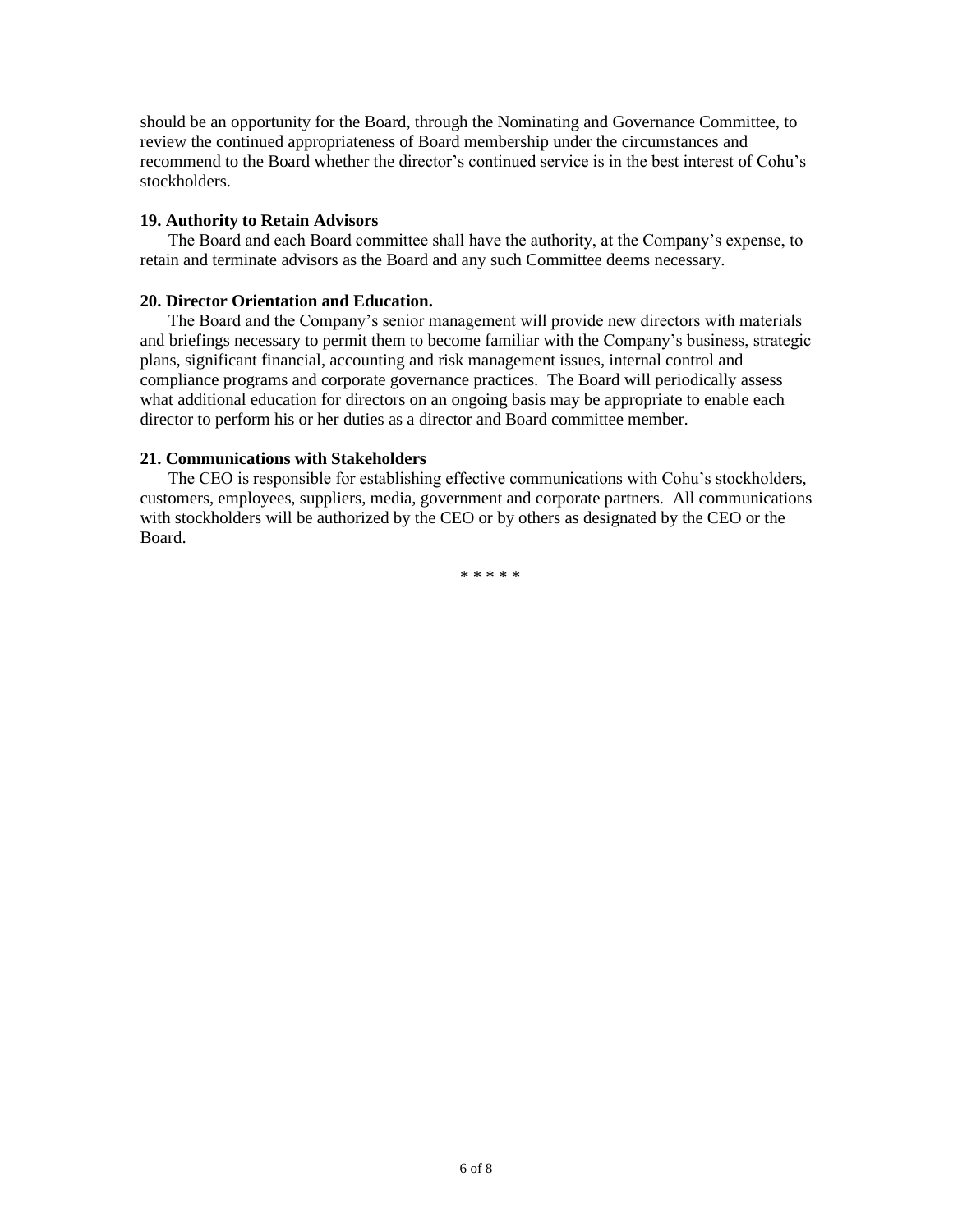# **Cohu, Inc. Corporate Governance Guidelines** Director Independence Requirements Exhibit 1 (Version March 15, 2022)

The Board will review at least annually the relationship that each director has with the Company and shall determine the independence of each director. "Independent Director" means a person other than an Executive Officer or employee of the Company or any other individual having a relationship which, in the opinion of the Company's Board, would interfere with the exercise of independent judgment in carrying out the responsibilities of a director. "Family Member" means a person's spouse, parents, children, siblings, mothersand fathers-in-law, sons- and daughters-in-law, brothers- and sisters-in-law, and anyone (other than domestic employees) who shares the person's home. For purposes of this Exhibit 1, references to "Cohu" or the "Company" include any parent or subsidiary of Cohu.

The following persons shall not be considered independent:

**(A)** a director who is, or at any time during the past three years was, employed by the Company;

**(B)** a director who has ever been Chief Executive Officer of the Company, or a director who was an officer of the Company or an acquired company in the past five years;

**(C)** a director who accepted or who has a Family Member who accepted any compensation (either directly or as a partner, controlling shareholder or employee of another organization) from the Company in excess of \$10,000 for professional services during any period of twelve consecutive months within the three years preceding the determination of independence. Such compensation excludes the following: **(i)** compensation for board or board committee service; **(ii)** compensation paid to a Family Member who is an employee (other than an Executive Officer) of the Company; or **(iii)** benefits under a tax-qualified retirement plan, or nondiscretionary compensation;

**(D)** a director who is a Family Member of an individual who is, or at any time during the past five years was, employed by the company as an Executive Officer;

**(E)** a director who is, or has a Family Member who is, a partner in, or a controlling shareholder or an Executive Officer of, any organization to which the Company made, or from which the Company received, payments for property or services in the current or any of the past three fiscal years that exceed 5% of the recipient's consolidated gross revenues for that year, or \$200,000, whichever is more, other than the following: **(i)** payments arising solely from investments in the Company's securities; or **(ii)** payments under nondiscretionary charitable contribution matching programs;

**(F)** a director of the Company who is, or has a Family Member who is, employed as an Executive Officer of another entity where at any time during the past three years any of the Executive Officers of the Company served on the compensation committee of such other entity;

**(G)** a director who is, or has a Family Member who is, a current partner or employee of the Company's outside auditor, or was a partner or employee of the Company's outside auditor who worked on the Company's audit at any time during any of the past three years; or